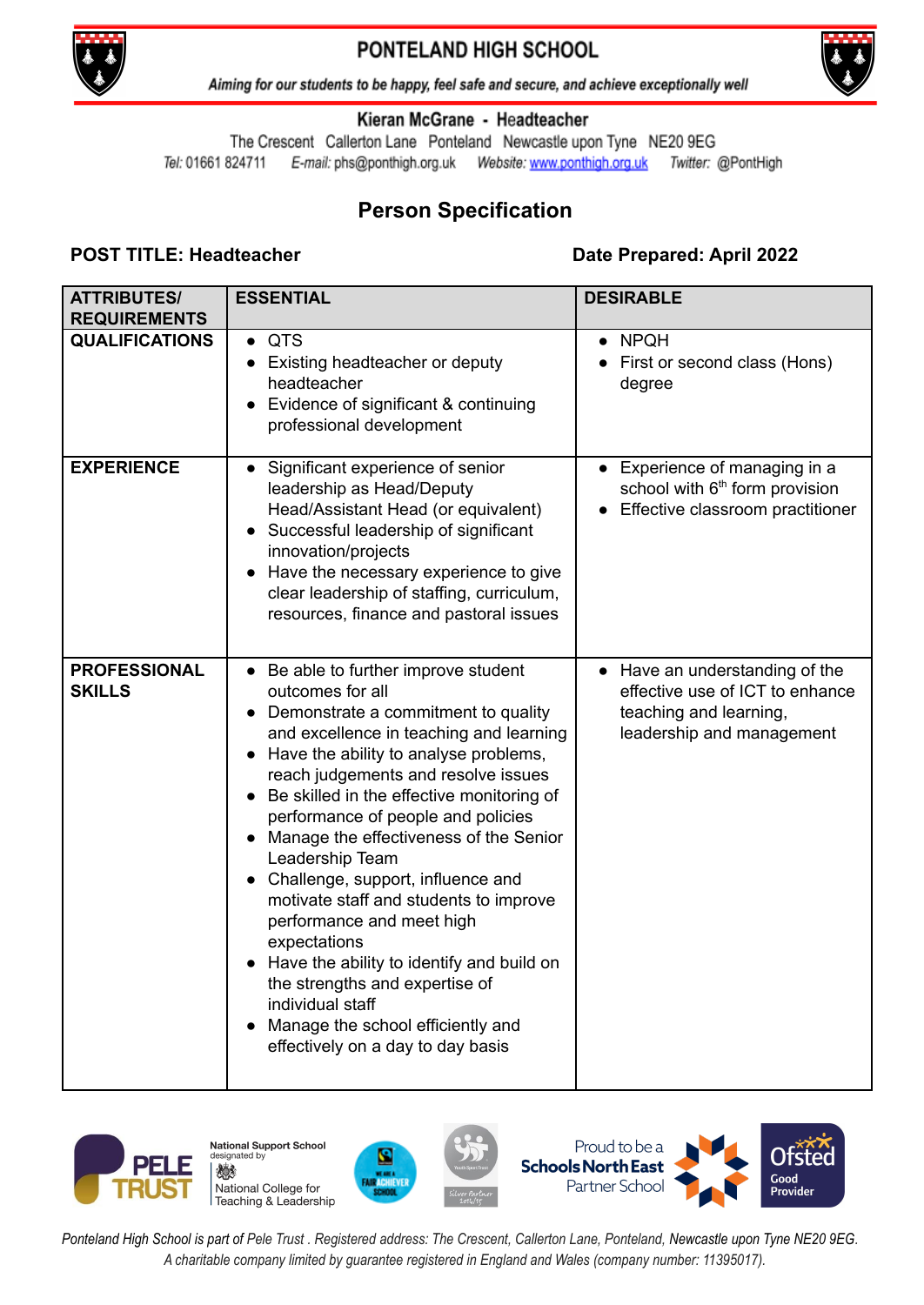| <b>KNOWLEDGE</b><br>Understanding of:                                | Issues related to the leadership and<br>management of a secondary school<br>Principles of effective teaching and<br>learning<br>Highly effective CPD for staff<br>improvement<br>Current OFSTED framework and<br>effective self evaluation including<br>accurate use of data in analysis and<br>directing subsequent action<br>The legislative framework for the<br>school's work, including Governance                                                                                                                  | The context of Ponteland High<br>School<br>Requirements, design and<br>management of the secondary<br>school curriculum and timetable |
|----------------------------------------------------------------------|--------------------------------------------------------------------------------------------------------------------------------------------------------------------------------------------------------------------------------------------------------------------------------------------------------------------------------------------------------------------------------------------------------------------------------------------------------------------------------------------------------------------------|---------------------------------------------------------------------------------------------------------------------------------------|
| <b>LEADERSHIP</b><br><b>AND</b><br><b>MANAGEMENT</b><br>Evidence of: | Strong leadership qualities with a<br>proven record of managing significant<br>educational responsibilities<br>Having the capacity to respond to<br>changing needs with vision<br>The ability to translate vision into<br>practical policies and effectve action<br>Having exercised effective financial<br>management                                                                                                                                                                                                   | Effective leadership in a Senior<br>Leadership Team<br>Success in improving the<br>reputation of school through PR<br>and marketing   |
| <b>VISION</b><br>Commitment to:                                      | Raising standards and achievement for<br>all students<br>Ensuring the curriculum is ambitious for<br>all students<br>Expanding the range of educational<br>opportunities for all students<br>Collaborative work with other schools<br>and agencies for the well-being of all<br>students and their families                                                                                                                                                                                                              | Creative thinking for the future<br>Enhancing the profile of the<br>school in Northumberland and<br>beyond                            |
| <b>PERSONAL</b><br><b>ATTRIBUTES</b>                                 | Be able to relate to all students in a<br>positive and constructive way and<br>inspire them to achieve more than they<br>think possible<br>Have the capacity to earn the respect<br>of students, staff, governors, Directors<br>and parents<br>Possess integrity, optimism, resilience<br>and a well-developed sense of<br>proportion and humour<br>Possess excellent written and verbal<br>communication skills<br>Be committed to furthering the<br>relationship with local, national and<br>international communities | • Effective use of ICT<br>Act as an outstanding<br>ambassador for the school                                                          |